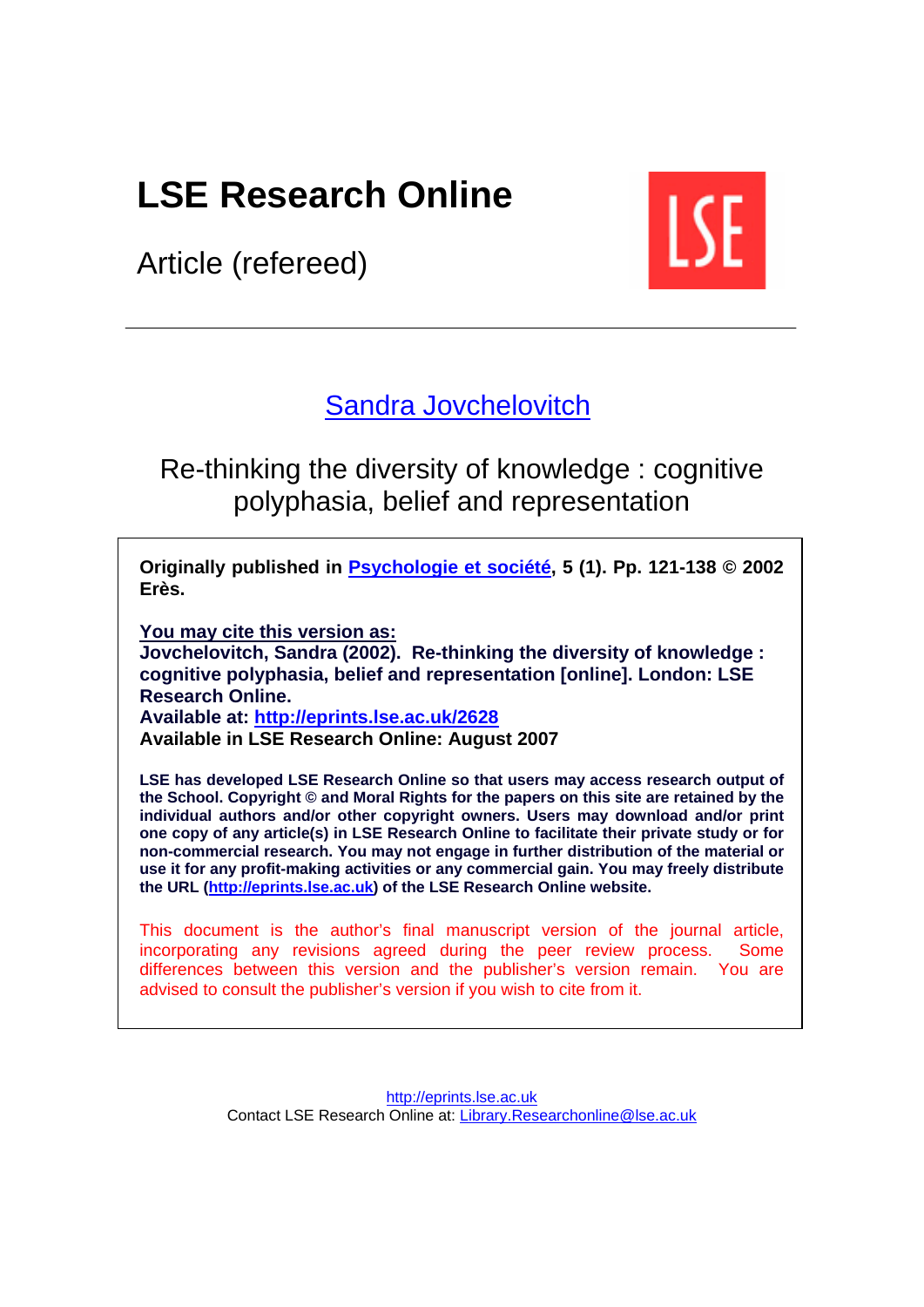# **Re-thinking the diversity of knowledge: Cognitive polyphasia, belief and representation[1](#page-1-0)**

# Sandra Jovchelovitch

#### *ABSTRACT*

*Traditionally, knowledge has been seen as an epistemic form opposed to belief. Whereas for the external observer knowledge carries the possibility mid the promise of truth, belief rests on the uncertainties associated with the bias of subject, society and culture. In this paper I would like to problematise this view by proposing knowledge as a more encompassing term that can comprise different epistemic forms and ultimately different rationalities. Knowledge, I argue, is a plural and plastic form that needs to be understood as an action grounded in the network of relationships from which it emerges and in which it becomes possible. This argument rests in. the analysis of representation, how it works and the functions it aims to fulfil. In order to capture diversity in knowledge it is crucial to capture the constituents of representation and its social psychological functioning: Once we understand that the aims of representation can be diverse and related to the different objectives and functions of a form of knowing in social life, the over-sharp distinction between knowledge and belief collapses. I shall expand this argument by suggesting that different forms of knowing need to be assessed in terms of what they want to represent and how the desire to represent shapes the process of constructing knowledge. Based on this conceptualisation I shall introduce a typology of forms of knowing which I hope can help to dismantle classical views that see knowledge in terms of a hierarchical scale where lower forms progress towards a higher. better, and more « civilised » form of knowing.* 

#### INTRODUCTION

 $\overline{a}$ 

In this paper I draw on the concept of cognitive polyphasia to challenge the distinction between knowledge and belief and to reconsider the notion of knowledge. Traditionally, knowledge has been seen as an epistemic form opposed to belief. Whereas for the external observer knowledge carries the possibility and the promise of truth, belief rests on the uncertainties associated with the bias of subject, society and culture. I want to use the concept of cognitive polyphasia to counter-act this trend and to propose instead that knowledge is as a plural and malleable phenomenon that can comprise different epistemic forms and ultimately different rationalities. Central to this conceptualisation is the analysis ,if the representational form, its mode of production and the functions it aims to fulfil. Indeed, I argue that it is .the social psychology of representation that conceptually clarifies the plurality and variability of knowledge.

In order to develop my argument I shall proceed in two steps. First, I shall discuss the notion of cognitive polyphasia in relation to debates related to the rationality of knowledge. I locate the origins of the concept and retrieve the work of Piaget and Vygotsky in psychology and Durkheim and Levy-Bruhl in sociology/anthropology in order to delineate the main elements in the inter-disciplinary dialogue that took place between these pioneers. I show that the central problem underlying this dialogue was the link between the rationality of knowledge and the social context of its production.

Second, I shall relate the above discussion to the concept of representation. As a social psychological process representation is dependent on macro-categories such as context, culture and history. Representation, therefore, varies and in so doing it precludes the closure of knowledge; keeping it open and susceptible to the ruses of the context from which it emerges. All knowledge thus is exposed to the possibility of bias because all knowledge starts from somewhere, it is held by someone and it refers to something. To understand this bias is central for any social psychology of knowledge because the problem of « bias » is in fact the problem of the symbolic register. It poses questions related to the endless variation of representation and to the « how», « why» and « what for » of the representational process.

This framework has a twofold consequence: first it provides analytical categories to understand and identify different forms of knowing, and second, it allows us to escape from classical views that see knowledge in terms of a hierarchical scale where lower forms progress towards a higher, better, and

<span id="page-1-0"></span><sup>&</sup>lt;sup>1</sup> This paper was published in Psychologie et Société, 5: 121-138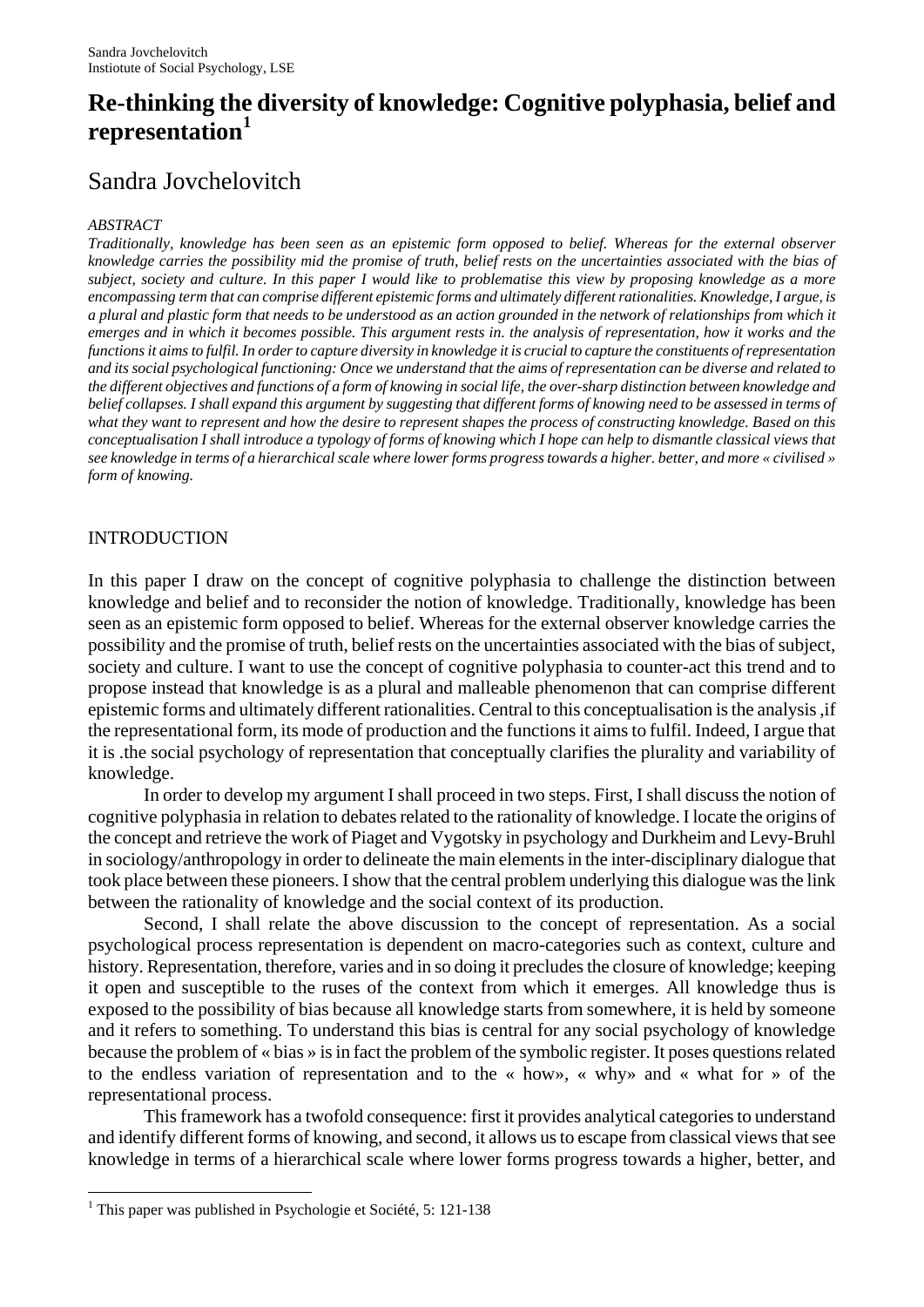more « civilised » way of knowing. Rather than dividing up epistemic forms in those which represent reality well, those which represent it less well and those which do no represent it at all, we need to understand the aims of representation and its social psychological functioning in the production of knowledge. This, I seek to show, is at the centre of the theoretical corpus of the theory of social representations and it is a dimension found throughout the approach Moscovici sought to develop.

## COGNITIVE POLYPHASIA AND THE RATIONALITY OF KNOWLEDGE

The notion of cognitive polyphasia is particularly apposite to discuss issues related to the nature and dynamic of knowledge. It was introduced by Moscovici in his seminal study about the reception of psychoanalysis in France (Moscovici, 1976) to describe the socio-cognitive heterogeneity of the representational field he uncovered. Definition of the concept can be extracted from La psychanalyse, son image et son public (1976), in particular from chapter ten, part four, entitled « L'intellect collectif: Tour de Babel ou diversite bien ordonnée? » There Moscovici discusses the problem of different cognitive styles co-existing in the same individual or group. He was careful enough to present the concept as a hypothesis but the data provided ample evidence for suggesting that different types of rationality were involved in the construction of representations about psychoanalysis. « The coexistence of cognitive systems should be the rule rather than the exception», he wrote (Moscovici, 1976, p. 285, my translation). And further: « The same group, and mutatis mutandis, the same individual are capable of employing different logical registers in the domains they relate with perspectives, information and values that are distinctive to each. [...] In a general way, one can say that the dynamic coexistence interference or specialisation - of different modalities of knowledge corresponding to specific relations between man and his social context determines a state of cognitive polyphasia» (Moscovici, 1976, p. 286, my translation).

These different modalities of knowledge were dependent on the context of their production and intended to respond to different aims. The striking finding, however, was that contrary to wellestablished interpretations of cognitive phenomena, the different forms did not appear in different groups, or different contexts; on the contrary, they were capable of co-existing side by side in the same context, social group or individual. People would draw upon one form of knowledge, or another, depending on the particular circumstances they found themselves and on the particular interests they held in a given time and place. Cognitive polyphasia thus refers to a state in which different kinds of knowledge, possessing different rationalities live side by side in the same individual or collective.

In developing the notion of cognitive polyphasia and using it to make sense of his data Moscovici was positioning himself within a particular tradition of thought and debate. The concept expresses Moscovici's engagement with a debate that fired the imagination of the social sciences in the beginning of the  $20<sup>th</sup>$  century and he first came across as a young student of Piaget: the debate about the link between knowledge and social context and how this link shapes the rationality of knowledge. Indeed, Moscovici's work has been deeply marked by concerns related to the rationality of knowledge and in particular with the rationality and status of common sense. In psychology, as Moscovici (1998) himself pointed out recently, the problem of reason was pervasive. Both Piaget and Vygotski, not to mention James and Freud, grappled with the problem of consciousness, its formation, development and the rationality it produces.

In, order to understand his specific contribution to the investigation of the link between knowledge and context it is important to trace the origins of the debate on the diversity of knowledge and the key issues that are involved in it. This will also allow us to link the problem of difference in forms of knowledge with the problem of representation.

#### *Knowing in context: revisiting ancestors*

The attempt to understand and explain how social context intersects with knowledge is not a new concern. Indeed, the problem has a long history in the social sciences and it has been at the heart of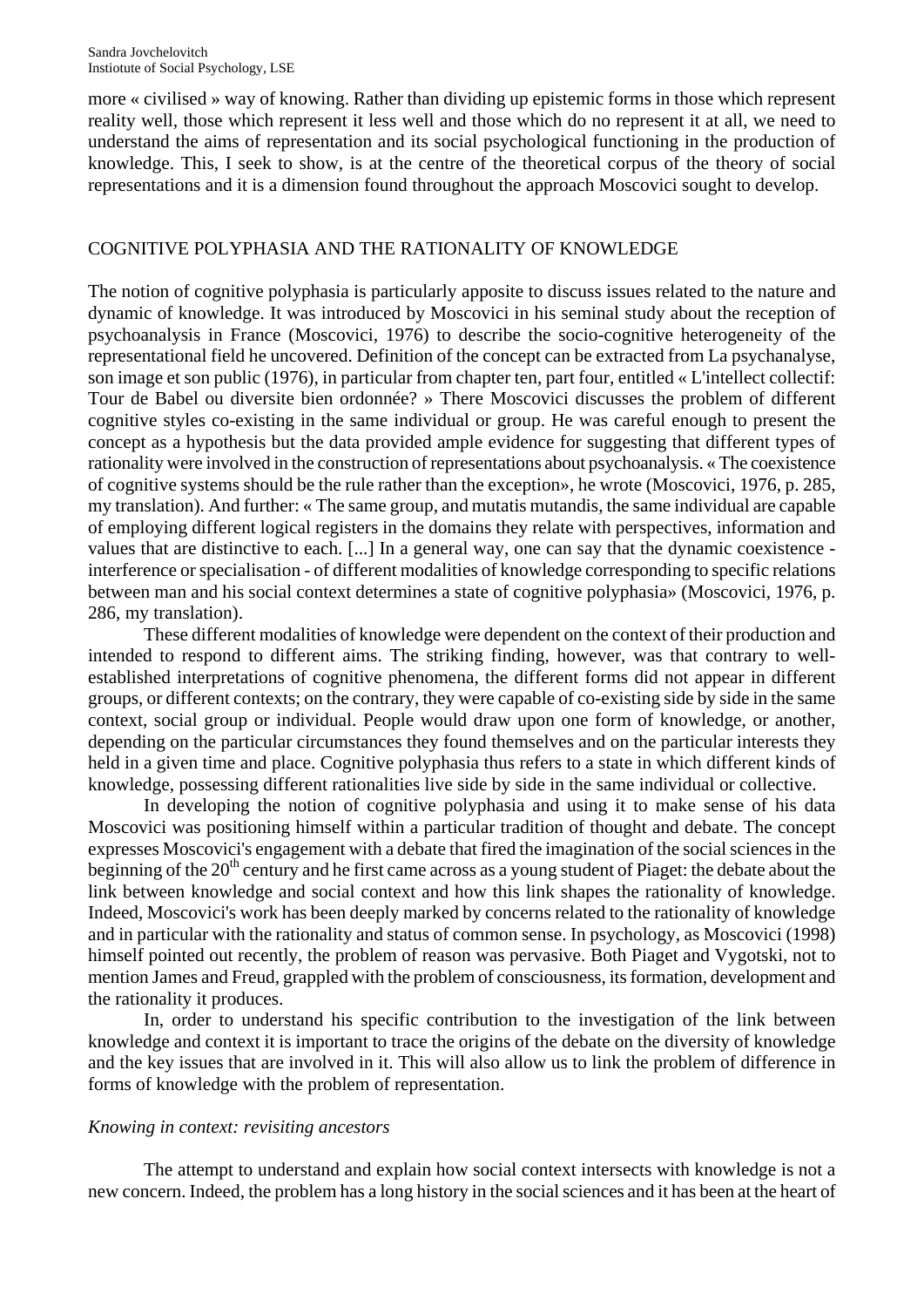psychological, sociological and anthropological debates related to difference in forms of knowing. The theory of social representations as a whole has developed in a direct relationship with the early debates about the rationality of knowledge conducted by psychologists and anthropologists from both sides of the Channel. These debates, which were deeply influenced by phenomenological traditions, sought to explain how the rationality of knowledge intersects with the concrete social conditions of its formation. To establish that to each form of knowledge there corresponds a fundamental set of social relationships was central to the work developed by the intel1ectual ancestors of the theory of social representations. Piaget, Vygotski and Freud in psychology, Durkheim, Mauss and LeVy-Bruhl in sociology/ anthropology struggled over the problem of context and its relations to knowing.

In the developmental psychologies of both Jean Piaget and Lev Vygotski there is a clear understanding of the social nature of logic. Both research programmes have demonstrated in detail the manner through which society shapes the development of logical structures in the child and how different types of relationships lead to different ways of knowing. Piaget, in *Les opérations logiques et la vie sociale* (1967), discussed the problem extensively. There he stated that once we acknowledge the founding role of social interaction in the formation of logic, the problem is not the impact of the social anymore, but which kind of social interaction is prevalent and to which logic it leads. The analysis of constraint and cooperation - the two extreme types of interaction Piaget studied - provided further support to the claim that different kinds' of social interaction produce different logics.

Vygotski's and Luria's study in Uzbekistan and Khirgizia sought to determine whether the huge cultural differences between the two regions had an impact both in the basic form and conter1t of people's thinking (Luria, 1979). They were clearly influenced by Durkheim's ideas that mind originates in society and well aware of the debates between Levy-Bruhl and W.H.R. Rivers. Their study was important not only because it compared how different cultures lead to different thinking processes; it was in fact unique because it was conducted under conditions of extreme social change afforded by the Russian revolution. The findings were unequivocal: changes in the organisation of thinking are linked to different types of activity and specific social structures. Besides, these changes can occur in a relatively short period of time. Thanks to these path-breaking studies today we can state that both knowledge and the corresponding mentality of the knower are organical1y bound to the social context in which they are produced.

#### *Variation in knowledge: hierarchy, exclusion or co-existence of difference?*

From the proposition that knowledge is bound to community/social context, it follows the almost obvious derivation that knowledge varies. There is an infinite number of different social formations, which produce an infinity of different forms of social knowledge. And that is where the real problem begins. If there is an infinity of forms of social knowledge, how do they compare? To acknowledge variation in, and difference between, social knowledge is not the end of the story. In fact, it is only the beginning. The problem, I would contend, is not so much that of understanding that psychic and cognitive structures change as social conditions change. The problem is the old problem of mode1l1ity, the very centre of an enlightened rationality: how lower forms progress towards higher forms, and how these higher forms, once established, displace the « lower» forever.

Variation in forms of knowing thus raises the crucial issue of " how to conceive of this variation and what are the explanatory frameworks that we are going to use in order to make sense of the difference embedded in the variation. How does knowledge change from one form to another? Is there a progressive scale whose overall framework encapsulates the development of *all* knowledge from lower/primitive/simpler forms to higher/civilised/complex forms? To put it in other words: is the knowledge of a child a primitive form of the knowledge of an adult? Or is the knowledge of cultural others (primitives or "inferior peoples" as the literature of the 19th century called them) a rudimentary form of the logic to be found in Western, civilised societies? These questions suffice to demonstrate why these issues continue to be our contemporaries. The idea of a progressive scale leading to one, more developed, and better way of knowing that stands as the norm to all others, is pervasive. Not only it is so in the scholarly traditions of psychology and other social sciences. It has also found its way into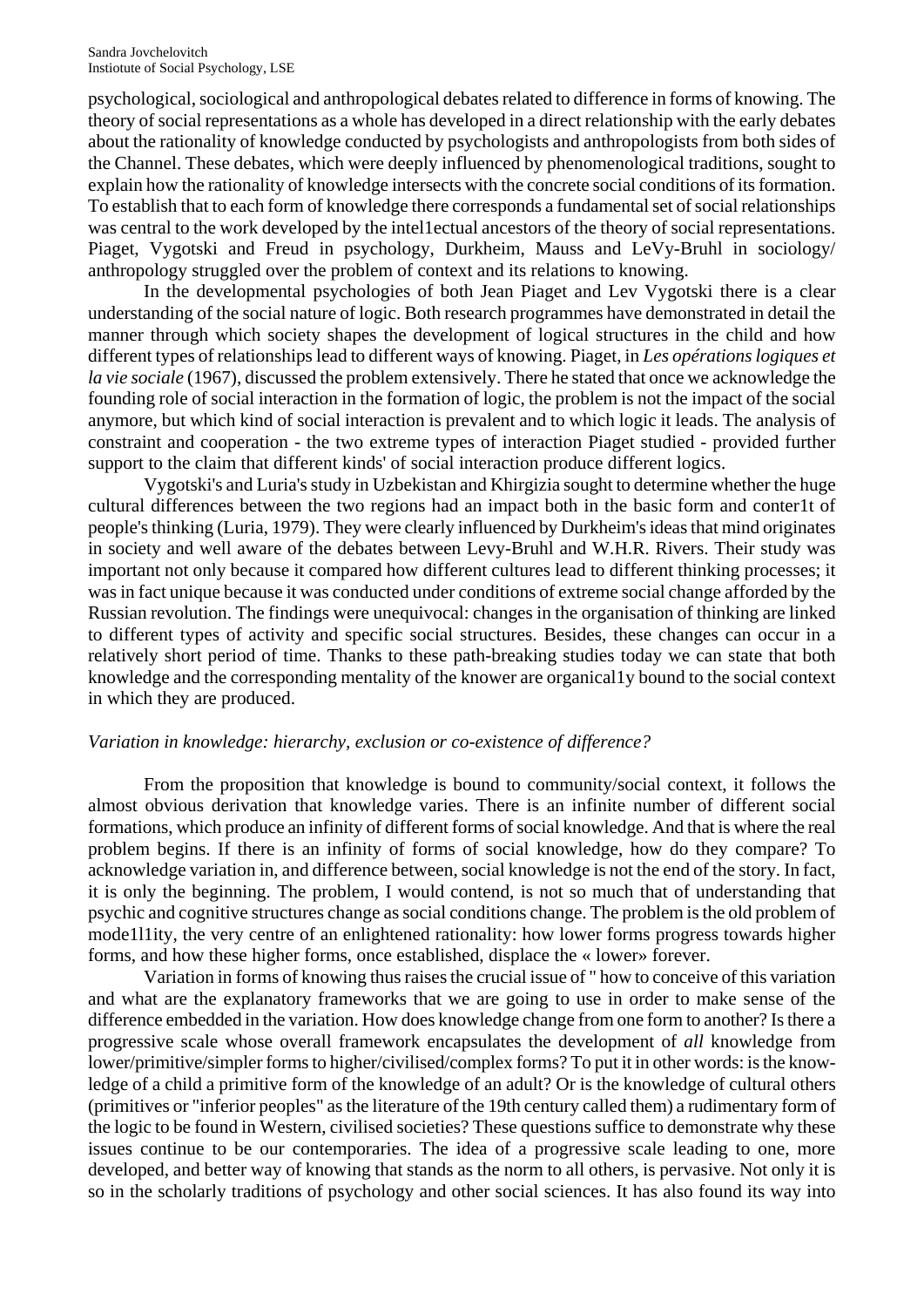applied settings in areas ranging from health promotion, to development initiatives in non-Western societies (Campbell and Jovchelovitch, 2000), to the clashes between science and lay understandings in contemporary public spheres (see for instance debates on biotechnology, vaccination, environmental issues, agriculture, etc.).

In Durkheim and Piaget it was a matter of course that higher forms of knowing, to be found in adults and «civilized» peoples, were bound to displace lower forms, found in children and «primitives». Knowledge progresses towards a full mastery of the objective world based on logical operations that leave behind all that is myth, belief and superstition. Piaget's paper on logical operations and social life argues that socialisation or the internalisation of society's rules by the child, is *the sine qua non* condition for the emergence of logic and the «education» of reason. However, he notes, not all socialization has the power to produce logic. Primitive societies, whose sociocentrism is analogous to the egocentrism of early childhood, fail to produce the type of social bond that is required to the achievement of rational knowledge. It is only in societies where individuation and argumentation prevail that reason proper can be fully achieved.

Lévy-Bruhl (1910, 1975) and Vygotski (Vygotski & Luria,1993) proplematised this view, but they did not escape completely from the idea of progress. Even Lévy-Bruhl, who turned these issues upside down, was not completely immune to the notion of progress. While examining the functioning of pre-logical mentality (chapter 3 of *How Natives Think*) he stated that logic is the necessary condition for the liberty of thought and «the indispensable instrument of its progress ». TheVygotskian research programme was not as explicit as Piaget's but sustained a very similar concern. Socialism was to produce a society based on science, capable of leaving behind myth, superstition, belief and common sense. Comparing the knowledge of peasants in Central Asia, who were considered to be the bearers of irrational and backward beliefs, and the new rational subject produced by the novel societal conditions of socialism, was meant to show how social engineering of one particular kind could produce rationality.

Intrinsic to the work of these pioneers is the unwritten assumption that de-traditionalised public spheres based on argumentation, science and the weakening of tradition are the sites *per excellence* of all possible rationality. They alone produce knowledge, a knowledge that tends to progress towards the fun mastery of the objective world based on logical operations that leave behind myth, belief and superstition. The obvious question then is to ask: What about « other» kinds of social organisation? Can they produce logic and rational knowledge?

As much as Lévy-Bruhl may have valued logic, this did not prevent him from developing one of the most devastating critiques of the very idea and re-setting it in a completely novel fashion. His work on «primitive» mentality constitutes, in my view, one of the most important moves towards the decentration of worldviews, and there can be no doubt that it was from him more than from Durkheim, that Moscovici drew inspiration to propose his «state of cognitive polyphasia ». Lévy-Bruhl dismantled the dominant conception of his time; which sustained that there was only one type of rationality, and any evidence to the contrary was nothing but a set of early, underdeveloped stages, which were destined to progress towards the «one type». He showed that logic itself is a malleable category and that different logics are no less logical than one's own. Indeed, all the attempts to frame different logics with logical categories of our own show nothing but the limitations of our views. He also demonstrated that different logics are not mutually exclusive and do not operate under the imperative of replacement. When comparing the so-called pre-logical mentality of «primitive» (sic) peoples with the logical mentality of developed ones, he was adamant that «logical thought will not entirely supersede prelogical mentality». That is the case because logical thought cannot fulfil the functions it excludes and a certain portion of pre-logical thinking will subsist. Lévy-Bruhl's insights into the relationship between cultural patterns and modalities of knowing helped to illuminate the genesis of the semiotic codes that shape how human communities make sense of the world and behave towards it.

There are many parallels between Vygotski's notion of development and the views proposed by Lévy-Bruhl. While Vygotski was critical of Lévy-Bruhl in various aspects of his work they coincided in the more fundamental notion that transformation in knowledge is discontinuous and that there is no replacement in forms of knowing but co-existence (Vygotski & Luria, 1993). Rather than conceiving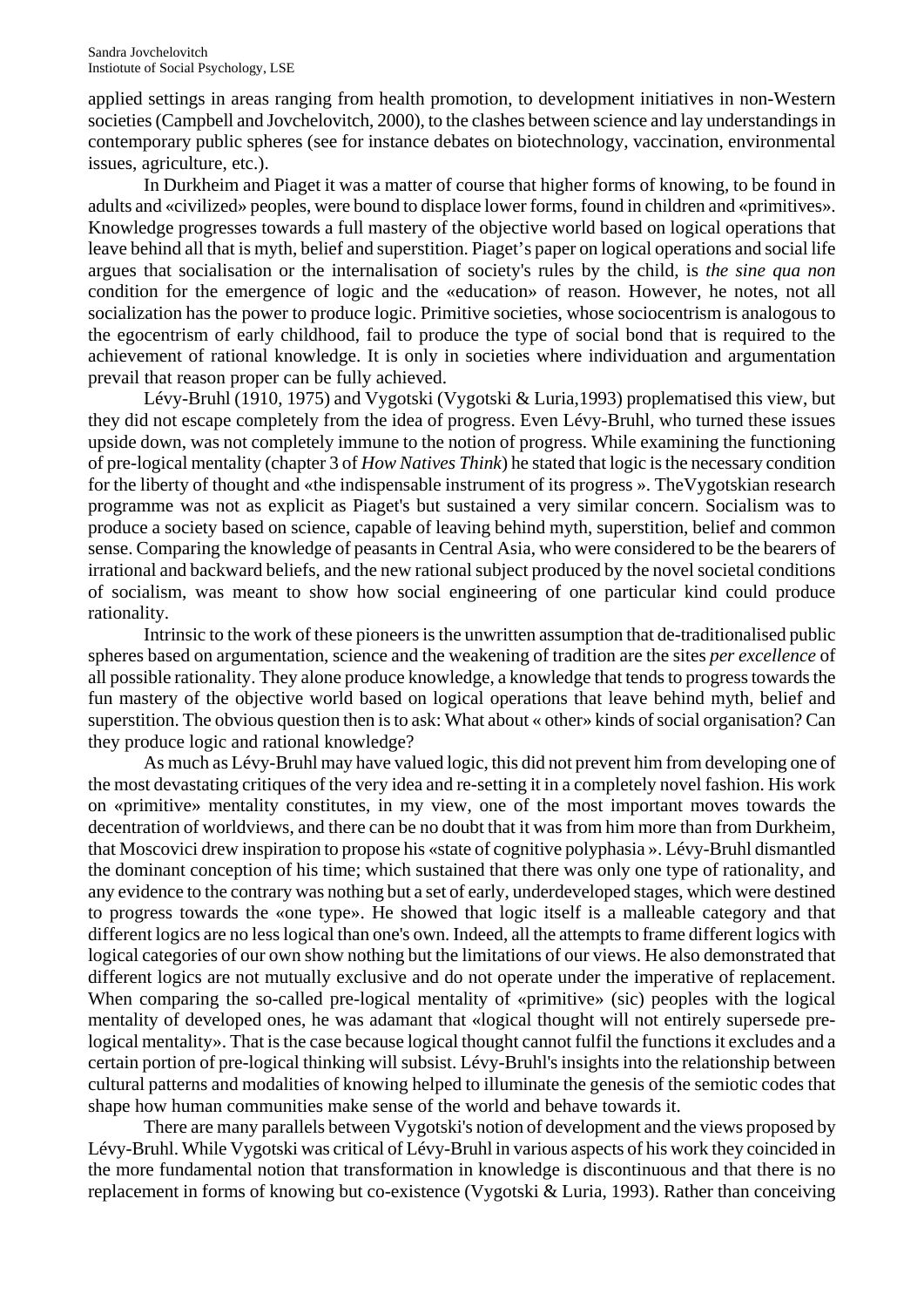the development and transformation of knowledge within a progressive linear scale that replaces lower with higher forms, they saw each form of knowledge as an entity in its own right. Forms of knowledge can relate to each other but they are not contiguous. They need to be understood in relation to the context in which they are used and in relation to the functions they fulfil. Forms of knowledge that are different co-exist and can be contradictory, but this is not a problem if you step out of formal logic and duality in conceiving opposites to adopt a dialectical approach (Markova, 1983).

Moscovici was strongly influenced by these insights (Moscovici, 1998,2000) and the notion of cognitive polyphasia corresponds to a continuation, this time within social psychology, of a debate that had started much earlier and of which Lévy-Bruhl proved to be one of the most important sources of inspiration, The hypothesis of cognitive polyphasia, Moscovici argued, could open up new perspectives in social psychology as it leads us to study not only the correspondences between social situations and modalities of know ledge, but also the transformations and the trade-offs between different modalities of knowledge.

In my view, the key theoretical proposition underlying the concept of cognitive polyphasia is to ground the social psychology of knowing in the dynamics of social interactions and cultural contexts. The concept allows for recasting the problem of knowledge: knowing is an activity that can only be understood in relation to a context from which it derives its logic and the rationality it contains. Knowledge thus must be seen as a dynamic and continuously emerging form capable of displaying as many rationalities as required by the infinite variety of sociocultural situations that characterise human experience. People draw one form of knowing or another depending on the requirements of the social setting and the social psychological configuration of a field. These different forms can co-exist rather than exclude each other; instead of leaving behind forms of knowing socially treated as «backwards », «primitive» or «childish», human communities continuously draw on the resources different knowledges offer. In addition to classical studies in social representations, recent research has solidly corroborated this fact, showing that the social knowledge held by human communities is made by a coexistence of science, belief, religion, ideologies amongst other forms (Wagner et al.,1999, Wagner et al., 2000 ; Gervais & Jovchelovitch, 1998 ; Jovchelovitch & Gervais, 1999).

## THE PROBLEM OF REPRESENTATION: UNDERSTANDING MEDIATION IN KNOWLEDGE

Central to the above conceptualisation is the problem of representation. The last step of my argument is an analysis of the representational form and its mode of constitution. The variability of knowledge and its relation to context becomes clear, as we understand that all knowledge is constituted by a desire to represent. Understanding «how», «why» and «what for» knowledge seeks to represent allows us to identify the multiple logics of which it is capable.

The notion of representation is central to the theory of social representations and to, any epistemology or theory of knowledge. It is also central to political theory and any theory of democracy and citizenship. The notion has been controversial from its inception and it is not my intention here to map out its philosophical trajectory or how it is used in different strands of the social sciences. In psychology it is certainly the case that representation has had a turbulent history and its crucial, indeed constitutive, role in the formation of the psychological subject has not always been seen in a consensual way.

The problem of representation starts with the non-immediacy of the existing world for humans. When referring to the existing world, note, I am not referring to some « outside », external reality that is independent of human knowledge. I am referring to everything that is there for people, including their own selves, others, physical objects, social and cultural artefacts, accumulated knowledge of all kinds, in short, everything. Following the developmental psychology of Piaget (1977, 1975, 1969) and Winnicott (1988, 1971) I shall call this everything the «object world». The object world does not give itself to humans perfectly and we are not equipped to just conform to it. The object world can only become knowable to us if we take the trouble of representing it. This takes both time and hard work,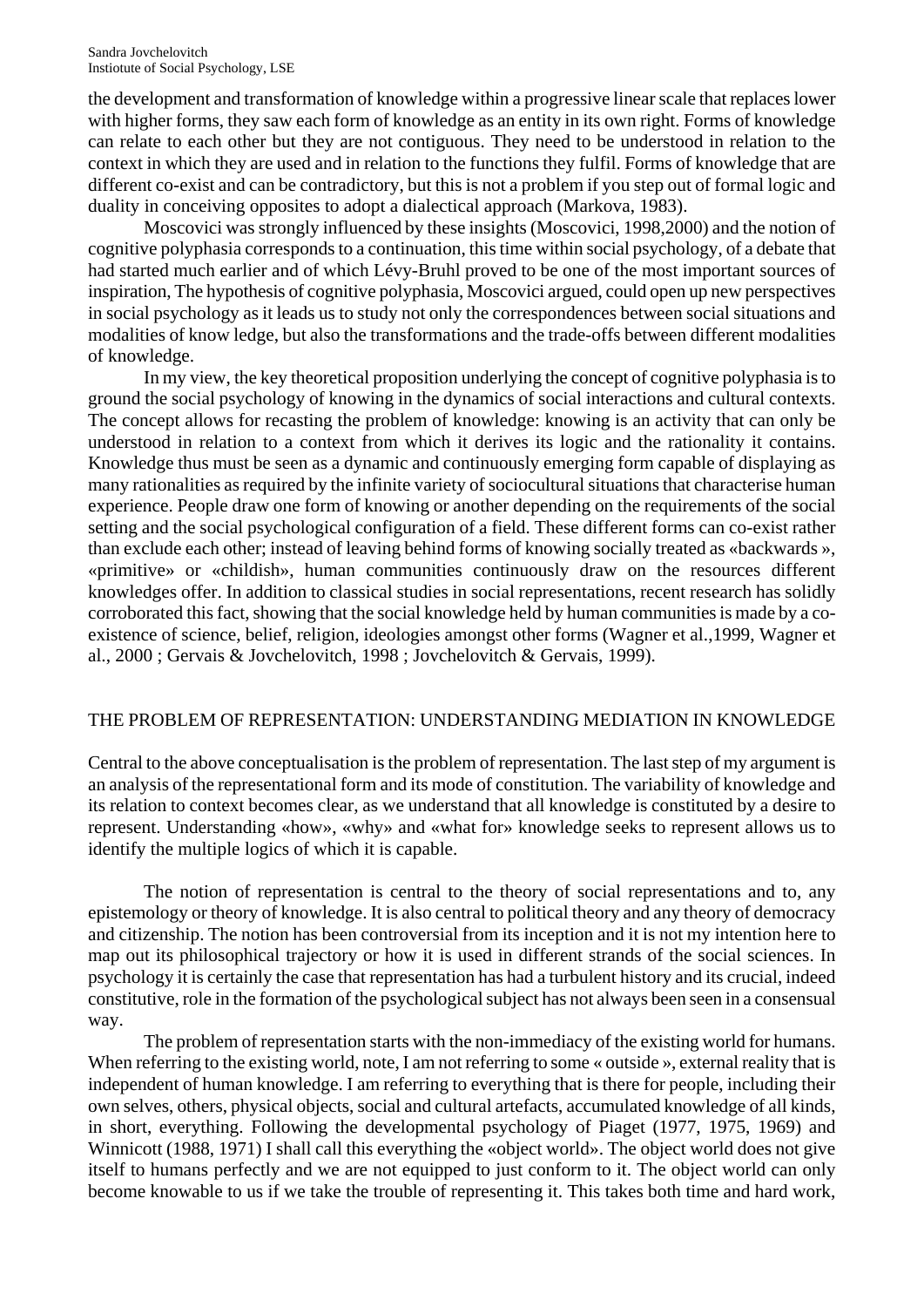involving a passionate and intensive process of co-construction between infant, caretaker and object world (Duveen, 2001, 1997; Valsiner, 2000).

Representation is a mediating structure between subject-other subject-object. It is constituted as labour, that is to say, representation structures itself through the labour of communication and action that links subjects to other subjects and to the object world. In this sense it is perfectly plausible to say that representations are embedded in communicative action (Habermas, 1987): it is communicative action that forms them as it constructs in the same and single process the participants of the communicative process. Communicative action involves language as it involves action of nondiscursive kind; these are manifested in everyday practices, institutions of various kinds and the informal structures of lifeworlds (Habermas, 1998).

The communicative work of representation produces symbols whose force rest in their capacity to produce meaning, to signify. Representation works by putting something or someone in place of something or someone else: this displacement of objects and people that gives to each and to all a new configuration is the essence of the symbolic order. It shows clearly that creation and construction are at the very basis of the symbolic register, since the operations of the symbolic are ontogenetically linked to, and involve residuals of, the ability for pretend-play developed in early childhood. It also demonstrates the connection between the construction of symbols and the production of art and culture, since the latter is the accumulation of meanings and symbols that stick over time.

This conception of representation as a mediating structure belonging to the «between» is depicted in Figure 1:



Fig.1. The constituents and mode of production of representation.

This model represents a slice of the representational process in time. Bauer and Gaskell (1999) project the above figure in time and propose the «Toblerone Model» which adds the crucial dimension of project to the representational process. As they note, « to this basic triangle a time dimension, both past and future, is added to denote the implied or espoused project (P) linking the two subjects and the object» (p.170). The problem of time, which corresponds to the vital problem of history, is thus clearly integrated into the representational process. We have thus subject-subjed-object-project-time-contextcomrnunication-action as the foundational categories that comprise the overall phenomenon of representation.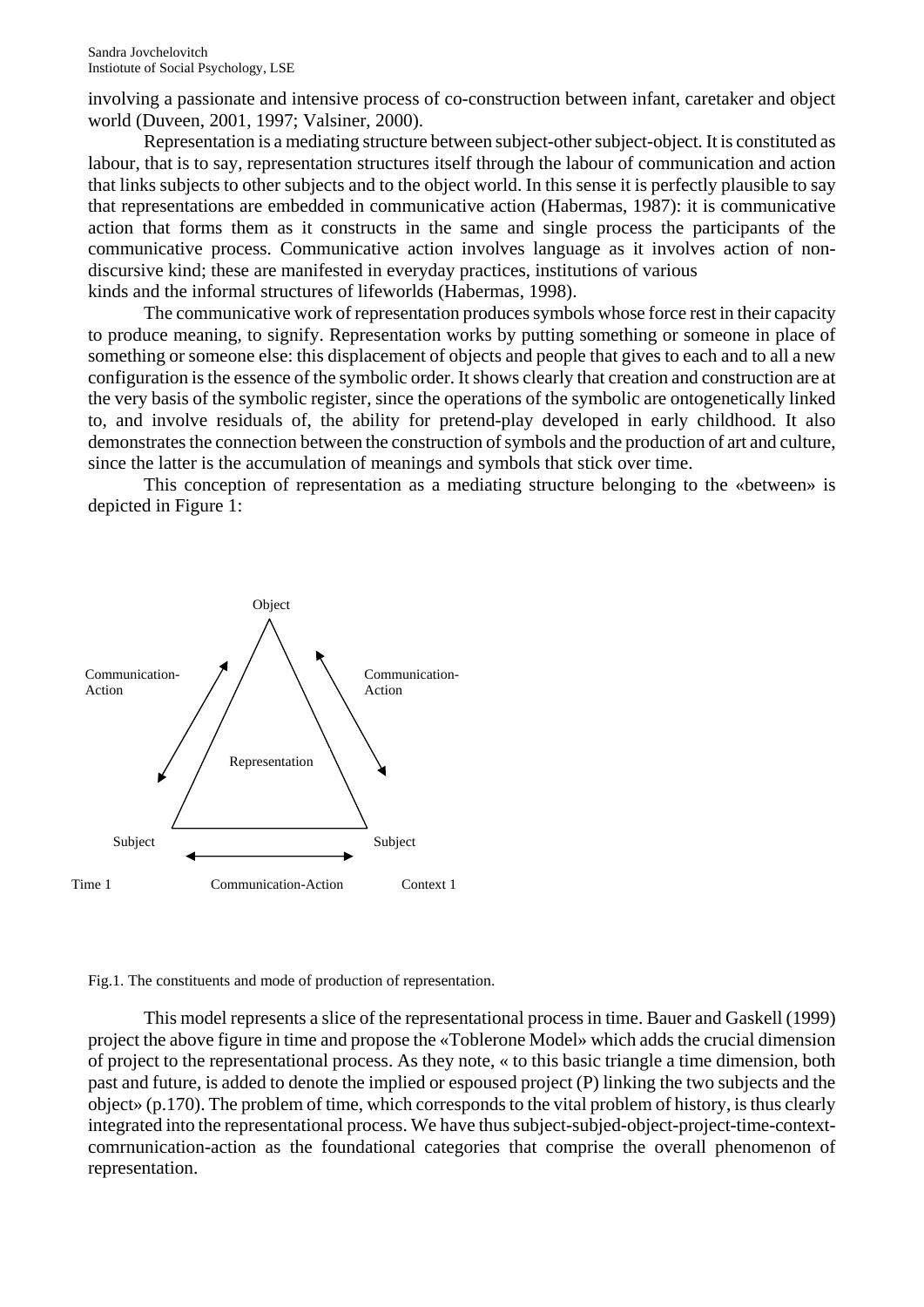Knowledge thus involves effort and desire to re-present. Understanding «how», «why» and «what for» knowledge seeks to represent allows us to identify the multiple logics of which it is capable: (i) The «how» of representations rests on communication and interaction. Representations are always produced in communicative action but not all communicative action is of the same kind. Face-to-face communication in condi60ns of everyday life differs from large communication systems and the mass media of communication have radical1y redefined the production, circulation and transformation of symbolic systems in soCial life. To understand the « how» of representation involves understanding the old and new dynamics of interaction between producers ,mode of production and products of the representational process;

(ii) The «why» of representations indicates the rationality of meaning: it is expressive of self, identity and project. The rationality of a representational system not always conforms perfectly with: accuracy in cognition; it can be based on commitment to the knowledge system itself, and this is the case with most belief systems, specially religious ones.. The «why» of representations is directly linked to the «what for» knowledges seek representation;

(iiii) The «what for» of representations indicates the function they fulfil in social life. I identify at least five functions for the representational process: identity, community, memory, institutionalisation and ideology. To frame thinking and action, to express identity, to allow communication and social integration, to create a memory of the history of a social group, to impose domination and to institute projects, these are all functions representations seek to fulfil depending on the objectives of types of knowing in social life.

It is here that the distinction between knowledge and belief collapses. Belief is knowledge, except that it is knowledge of a particular kind. Its alleged irrationality, its link with « superstition » and traditional societies rests more on value judgements linked to the predominance and power of knowledge systems such as science than on the evaluation of the function and aims of belief in social life. As any other form of knowledge belief seeks to represent aspects of the world while providing meaning, identity and directives for a group of people. Its presence in social thinking is not exclusive of traditional societies and far from being displaced by science, it has re-emerged as one of the key dimensions of social1ife in conditions of globalisation and late modernity.

Knowledge in this sense is a system of symbolic representations organically linked to the social psychology of contexts and entangled productively in a way of life and its culture. Variation in knowing corresponds to variation in the forms of social relating that constitute both knowledge and community. As a heterogeneous and malleable form whose rationality and logic is not defined by a transcendental norm, knowledge must be assessed in relation to the social, psychological and cultural context of a community. Empirically the locus of enquiry on knowledge moves from an apparently «finished» and «closed-off» final product to the fundamental relationships that constitute the «between» of knowledge formation. These relationships and their empirical actualisation as community/context become the focus of the investigative effort.

## **CONCLUSION**

In this paper I have argued that rather than juxtaposing belief to knowledge, belief is knowledge of a particular kind. I have retrieved Moscovici's concept of cognitive polyphasia to discuss the variability of knowledge and the role of representation in this process. After locating the concept in classical debates about the rationality of knowledge, I have suggested that cognitive polyphasia permits recasting the problem of knowledge as a plural and malleable phenomenon that can comprise different epistemic forms and ultimately different rationalities. I have shown that it is representation, as a mediating structure, that supports this conceptualisation. Indeed, the analysis of the representational form, its constituent elements, mode of production and aims clearly shows that knowing is an open and variable process. Rather than evolving from one form to another in a linear progress, different forms of knowledge co-exist. This plurality is a resource which communities and individual people use to make sense of the world and orient themselves in it.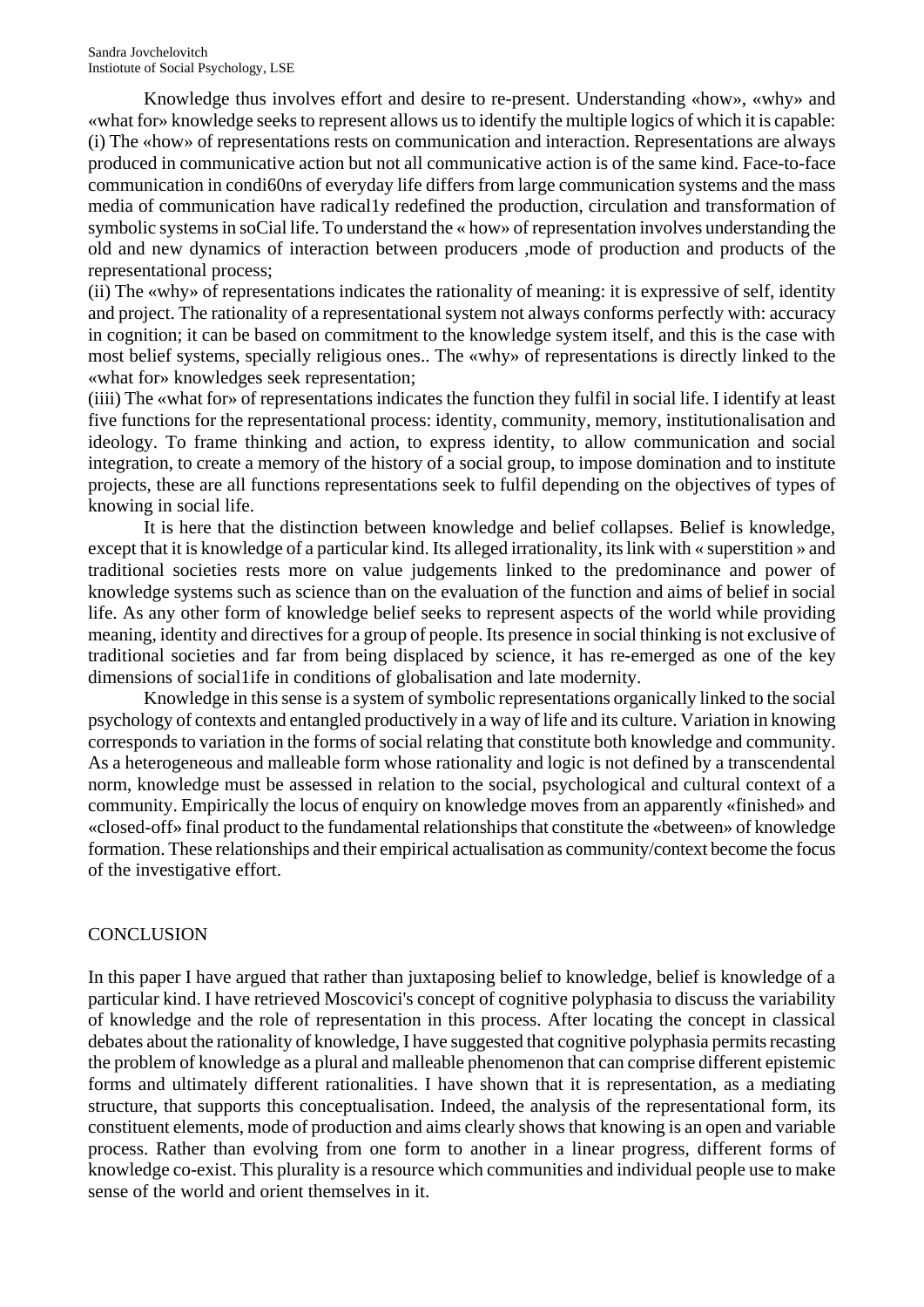By retrieving the contextuality of all knowledge and recognising the legitimacy of its diverse logics and forms we can contribute to the processes of dialogue taking place between different knowledges in a variety of contexts. The acknowledgement of the diversity of , logics embedded in worldviews, and above all, the acknowledgement of the co-existence of different rationalities in the same group of people erases much of the deforming effects of Euro-centric constructions and provides us with a wiser concept of reason, a reason capable of understanding its internal difference and establishing a dialogue with its other.

Acknowledgements: Research for this paper was initiated while I was a *directeur d'études associé* at the *École des hautes études en sciences sociales* in Paris. I would like to thank M. Maurice Aymard, at the *Maison des sciences de l'homme*, for providing such a hospitable and congenial environment in which to work. This paper has benefited greatly from discussions I have had over the years with Martin Bauer, Gerard Duveen, George Gaskell, Marie-Claude Gervais, Robert Farr, Pedrinho Guareschi, and Wolfgang Wagner. I am specially indebted to Professor Serge Moscovici, who has patiently listened to my ideas and concerns and generously gave me his time and knowledge while I was conducting research on these issues.

## BIBLIOGRAPHY

- BAUER, MW.; GASKELL, G. 1999. «Towards a paradigm for research on social representations», Journal for the Theory of Social Behaviour, 29, p. 163-186.
- CAMPBELL, C.; JOVCHELOVLTCH, S. 2000. «Health, community and development: towards a social psychology of participation», Journal of Community and Applied Social Psychology, 10 (4), p.255-270.
- DUVEEN, G. 2001. « Representations, identities, resistance», In K. Deaux, G. Phitogene (Eds.), Representations of the Social, Oxford Blackwel1 , p. 257-270.
- DUVEEN, G. 1997.«Psychological development as social process», in L. Smith, J. Dockrell, P. Tomlinson (Eds), Piaget, Vygotski and Beyond, London, Routledge.
- GERVAlS, M.-C.; JOVCHELOVITCH, S. 1998. «Health and identity: The case of the Chinese community in England », Social Science Information, 37 (4), p. 709-729.
- HABERMAS, J. 1987. The Theory of Communicative Action. Life World and System, a Critique of Functionalist Reason, Cambridge, Polity Press.
- HABERMAS, J. 1998. «Some further clarification of the concept of communicative rationality», On the Pragmatics of Communication, Cambridge, Polity.
- JOVCHELOVITCH, S.; GERVAIS, M.-C. 1999.«Social representations of health and illness: The case of the Chinese community in England», Journal of Community and Applied Social Psychology, 9, p. 247-260.
- LÉVY-BRUHL, L. 1910-1985. How Natives Think, Princeton, Princeton University Press.
- LEVY-BRUHL, L. 1975. The Notes on Primitive Mentality, Oxford, Blackwell Publishers.
- LURIA, A.R. 1979. «Cultural differences in thinking », The Making of Mind, Cambridge, MA, Harvard University Press (ed. by M. Cole and S. Cole).
- MARKOVA, I. 1983. Paradigms, Thought and Langluage, Chichester, John Wiley & Sons.
- MOSCOVICI, S. 1998. «The history and actuality of social representations », in U. Flick (Ed.), The Psychology of the Social, Cambridge, Cambridge University Press,p. 209-247.
- MOSCOVJCI, S.1998. «Social consciousness and its history», Culture and Psychology, 4 (3), p. 411- 429.
- MOSCOVJCI, S. 1976. La psychanalyse, son image et Son public, Paris, PUF, 2<sup>nd</sup> ed.
- PIAGET, J. 1977. The Grasp of Consciousness, London, Routledge & Kegan Paul.
- PIAGET, J. 1967. «Les operations logiques et la vie sociale», Etudes sociologiques, Geneve, Librairie Droz, p. 143-171.
- PIAGET, J. ; 1NHELDER, B. 1975. Genese das Estruturas Logicas Elementares, Rio de Janeiro, Zahar Editores/MEc (2nd ed).